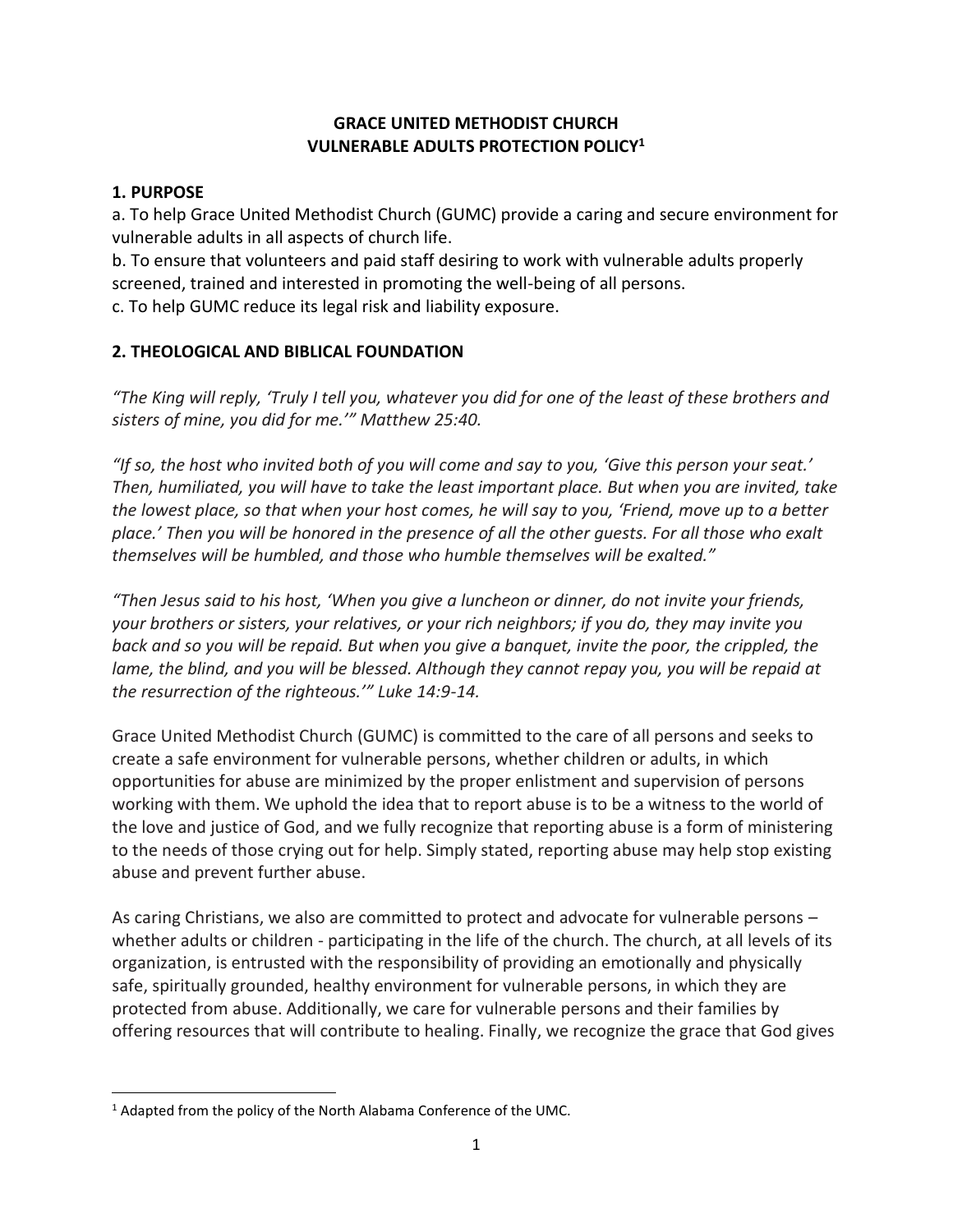in upholding Christian community; and we will look for grace-filled ways of dealing with both the victim and the accused.

# **3. Working Definitions**

- **Abuse** The infliction of physical pain or injury or the willful deprivation of services necessary to maintain mental and physical health, by a Caregiver or other person.
- **Caregiver** An individual who has responsibility for the care of a Vulnerable Person as a result of a family relationship, or who has assumed that responsibility voluntarily, by contract, or as a result of the ties of friendship.
- **Older Adult**  At GUMC, this includes adults 55 and older
- **Emotional Abuse** The intentional or reckless infliction of emotional or mental anguish, or the use of a physical or chemical restraint, medication or isolation as punishment or as a substitute for treatment or care of any Vulnerable Person.
- **Exploitation** The expenditure, diminution, or use of the property, assets or resources of a Vulnerable Person without the express voluntary consent of that person or his or her legally-authorized representative.
- **Financial Exploitation** The use of deception, intimidation, undue influence, force or threat of force to obtain or exert unauthorized control over a Vulnerable Person's property, with the intent to deprive the Vulnerable Person of that property.
- **Neglect** The failure of a Caregiver or other person to provide food, shelter, clothing, medical services, medication or health care for a Vulnerable Person.
- **Vulnerable Person** Any person, regardless of age, whose behavior indicates that he or she is mentally incapable of adequately caring for himself or herself and his or her interests without adverse consequences to himself or herself or others, or who, because of physical or mental impairment, socioeconomic status, language barriers, education, or otherwise, is unable to protect himself or herself from abuse, neglect, exploitation (whether physical, mental, emotional, or financial), sexual abuse, or emotional abuse by others.

# **4. POLICIES FOR REDUCING THE RISK OF ABUSE**

In an effort to create the safest possible environment within GUMC, the following prevention measures will be used:

- Any Staff Person working with Vulnerable Adults shall be properly screened and complete a criminal background check.
	- $\circ$  No one who has had a formal child abuse accusation or conviction, or who refuses to complete the screening form will be permitted to work with GUMC's vulnerable adults
- All volunteers serving in a leadership capacity to vulnerable adults must be members or active in GUMC for at least 6 months.
	- $\circ$  Exceptions: This requirement may be waived if a person transfers from another church AND provides references to the appropriate staff member. The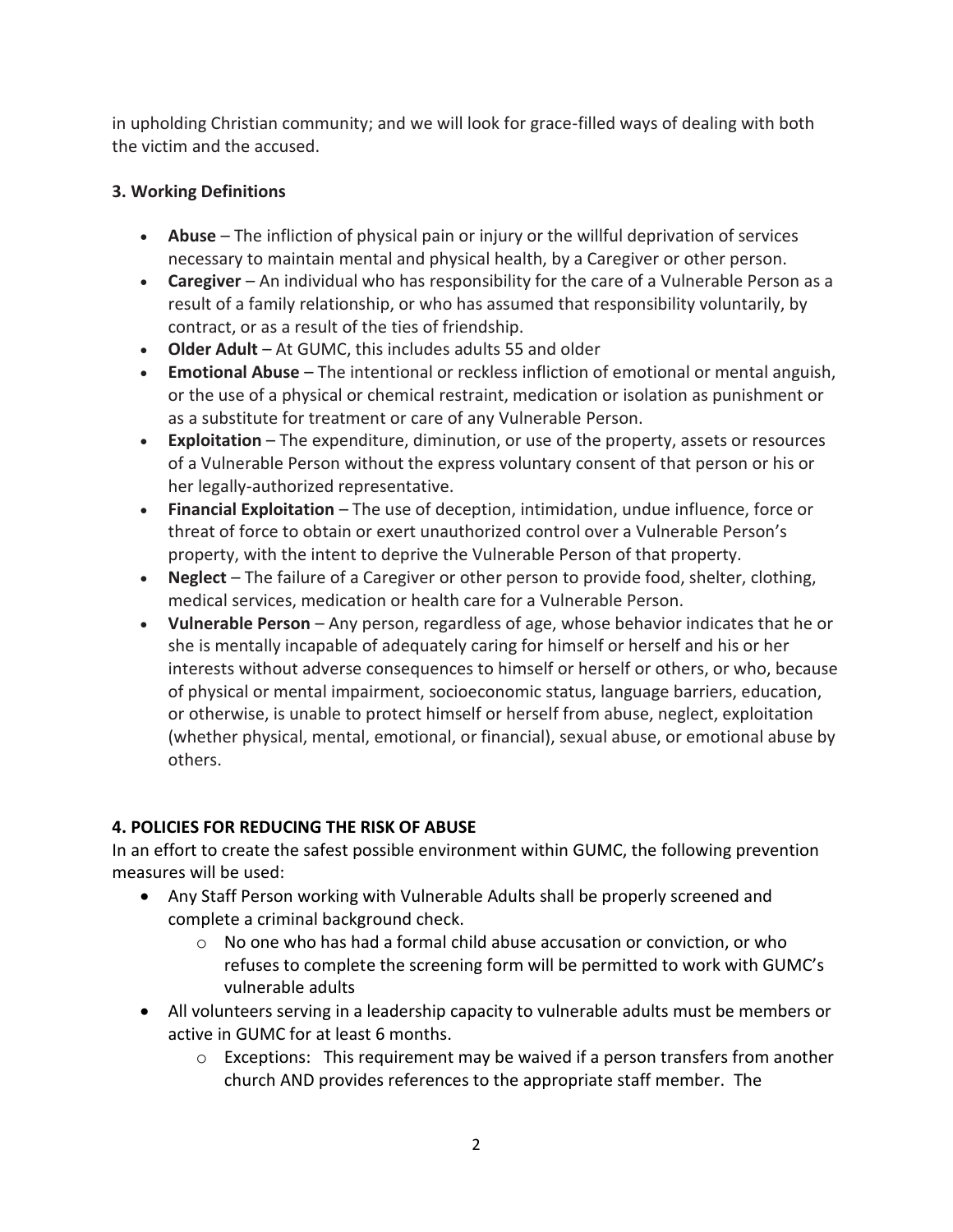verification of these references must be documented before allowing the person to begin to work independently with vulnerable adults at GUMC.

- Staff Person or Volunteer may not engage in any form of neglect, abuse or exploitation of Vulnerable Persons, whether for financial gain or for any other reason.
- Persons leading any group of Vulnerable Persons must be 18 years of age or older.
- Two-adult rule: Two non-related adults must always be present in groups of Vulnerable Persons, except in emergency situations and where not reasonably feasible.
- Where the two-adult rule is not feasible, a separate adult supervisor will be required to spot-check or make unannounced visits as necessary.
- Doors are never to be locked and are to remain open unless equipped with windows. Staff Persons and Volunteers will avoid being alone with a Vulnerable Person without being visible to others in the immediate surroundings.

#### **5. TRAINING OF VOLUNTEERS AND STAFF**

All members of the Senior Adult Council, along with any volunteers and paid staff serving in a leadership capacity to vulnerable adults will be asked to read the GUMC Vulnerable Adults Protection Policy and sign a Statement of Understanding and Intent Regarding GUMC Vulnerable Adults Protection Policy (located in Appendix A of this document).

#### **6. COMMUNITY GROUPS**

Leaders of community groups using the church facility and working with vulnerable adults shall have access to this policy and expectations to adhere to it.

## **7. PLAN FOR RESPONDING TO ALLEGATIONS OF ABUSE**

Should there be an allegation of abuse at Grace United Methodist Church, the matter should be reported immediately to the Senior and Associate Pastor. Together, these individuals shall ensure that the appropriate actions will be taken. If the allegation involves one of the pastors, the matter should be reported to the other pastor and the chair of the Leadership Board.